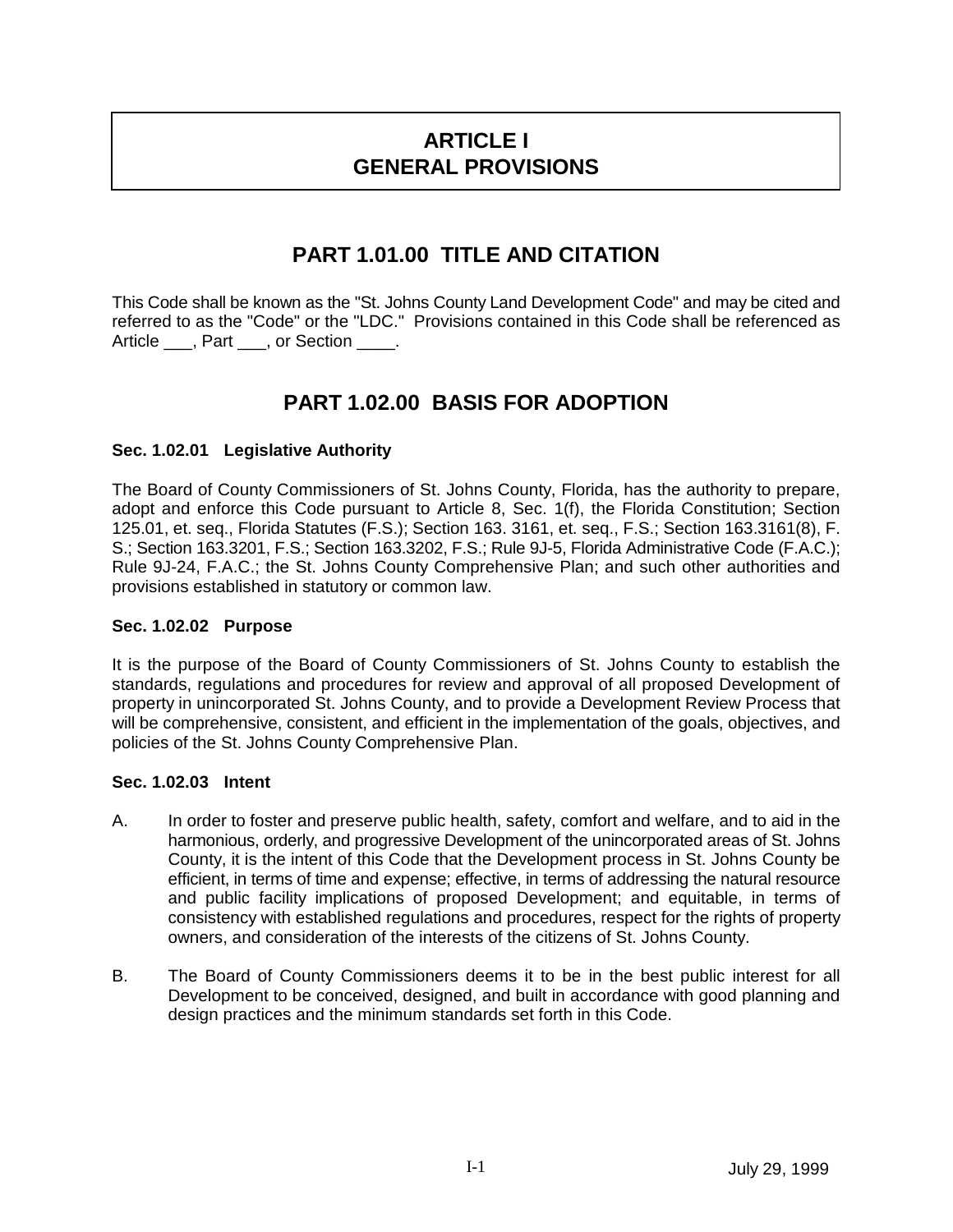### **Sec. 1.02.04 Findings**

The Board of County Commissioners of St. Johns County, Florida, hereby makes the following findings:

- A. St. Johns County, pursuant to Section 163.3161, et. seq., F.S., the Florida Local Government Comprehensive Planning and Land Development Regulation Act (hereinafter the "Act"), is required to prepare and adopt a Comprehensive Plan; and
- B. After adoption of the Comprehensive Plan, the Act, and in particular Section 163.3202(1), F.S., mandates that St. Johns County adopt Land Development Regulations that are consistent with and implement the adopted Comprehensive Plan; and
- C. Section 163.3201, F.S., provides that it is the intent of the Act that the adoption and enforcement by St. Johns County of Land Development Regulations for the total unincorporated area shall be based on, be related to, and be a means of implementation for, the adopted Comprehensive Plan as required by the Act; and
- D. Section 163.3194(1)(b), F.S., requires that all Land Development Regulations enacted or amended by St. Johns County shall be consistent with the adopted Comprehensive Plan, or element or portion thereof, and any Land Development Regulations existing at the time of adoption which are not consistent with the adopted Comprehensive Plan, or element or portion thereof, shall be amended so as to be consistent; and
- E. Section 163.3202(3), F.S., states that the Act shall be construed to encourage the use of innovative Land Development Regulations; and
- F. On September 14, 1990, St. Johns County adopted the St. Johns County Comprehensive Plan (hereinafter the "Comprehensive Plan" ) as its Comprehensive Plan pursuant to the requirements of Section 163.3161 et. seq., F.S., and Rule 9J-5, F.A.C.;
- G. Section 163.3194(1)(a), F.S., mandates that after a Comprehensive Plan, or element or portion thereof, has been adopted in conformity with the Act, all Development undertaken by, and all actions taken in regard to Development Orders by, governmental agencies in regard to land covered by such Plan or element shall be consistent with such Plan or element as adopted; and
- H. Pursuant to Section 163.3194(3)(a), F.S., a Development Order or Land Development Regulations shall be consistent with the Comprehensive Plan if the land Uses, densities or intensities, and other aspects of Development permitted by such order or regulation are compatible with and further the objectives, policies, land Uses, and densities or intensities in the Comprehensive Plan and if it meets all other criteria enumerated by the local government; and
- I. Section 163.3194(3)(b), F.S., requires that a Development approved or undertaken by a local government shall be consistent with the Comprehensive Plan if the land Uses, densities or intensities, capacity or size, timing, and other aspects of Development are compatible with and further the objectives, policies, land Uses, densities or intensities in the Comprehensive Plan and if it meets all other criteria enumerated by the local government; and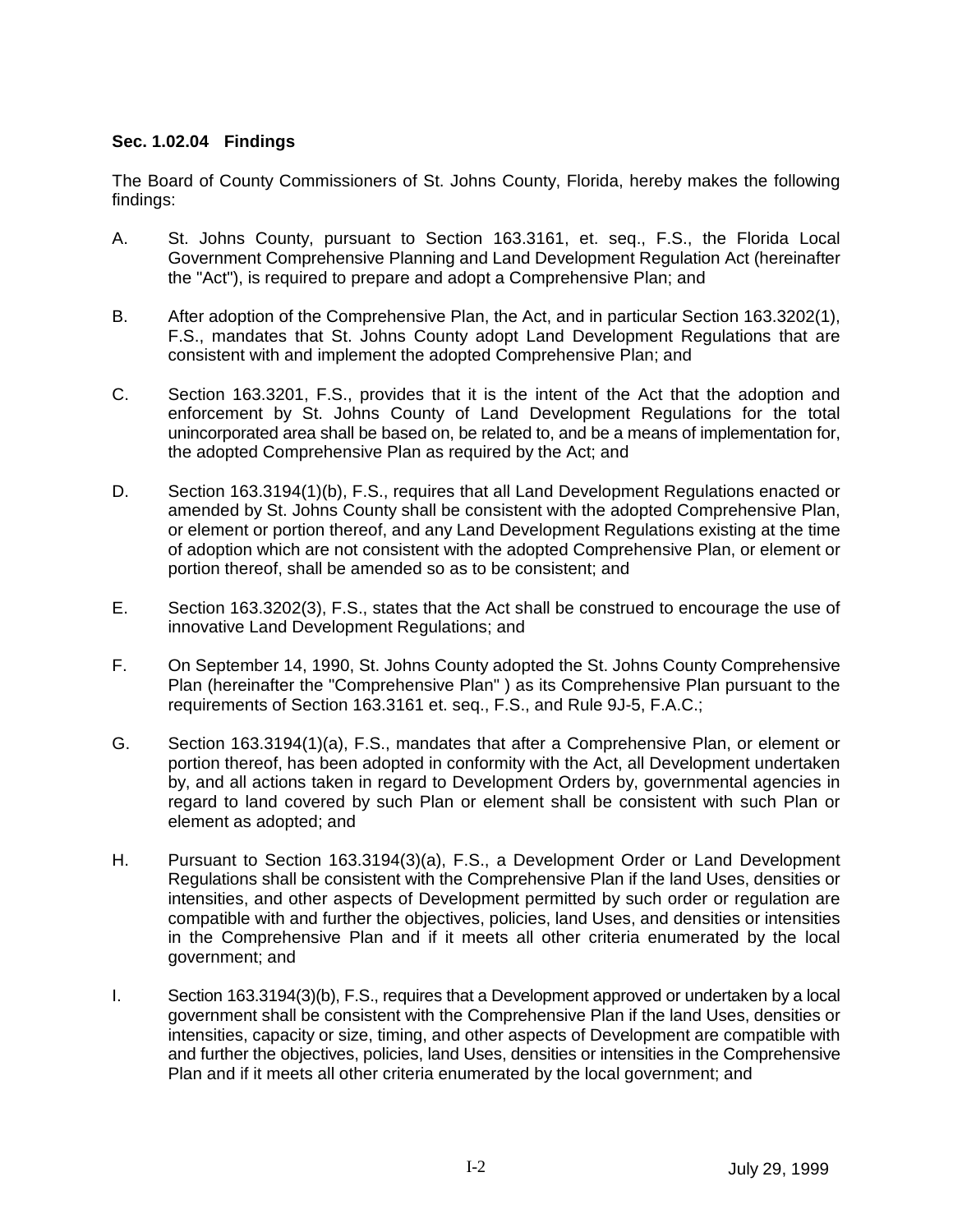- J. St. Johns County finds that this Land Development Code is intended and necessary to preserve and enhance the present advantages that exist in St. Johns County; encourage the most appropriate use of land, water, and resources, consistent with the public interest; overcome present handicaps; and deal effectively with future problems that may result from the use and Development of land within the total unincorporated area of St. Johns County; and it is intended that this Land Development Code preserve, promote, protect, and improve the public health, safety, comfort, good order, appearance, convenience, and general welfare of St. Johns County; prevent the overcrowding of land and avoid undue concentration of population; facilitate the adequate and efficient provision of transportation, water, sewerage, schools, parks, recreational facilities, housing, and other requirements and services; conserve, develop, utilize, and protect natural resources within the jurisdiction of St. Johns County; and to protect human, environmental, social, and economic resources; and maintain, through orderly growth and Development, the character and stability of present and future land Uses and Development in St. Johns County; and
- K. It is the intent of the Board of County Commissioners of St. Johns County to effectuate and directly advance these requirements, findings, purposes and intentions for the enhancement of the community character of St. Johns County, for the betterment of the general welfare, and for the reasons set forth herein through the implementation of the Land Development Code pursuant to the Comprehensive Plan; and
- L. It is the intent of the Board of County Commissioners to implement the Land Development Code in accordance with the provisions of the Comprehensive Plan, Chapter 125, F.S.; and Chapter 163, F.S..; through the adoption of this Code, and the Board of County Commissioners find that the adoption of this Code is consistent with, compatible with, and furthers the goals, objectives, policies, land Uses and densities and intensities of Uses contained in the Comprehensive Plan.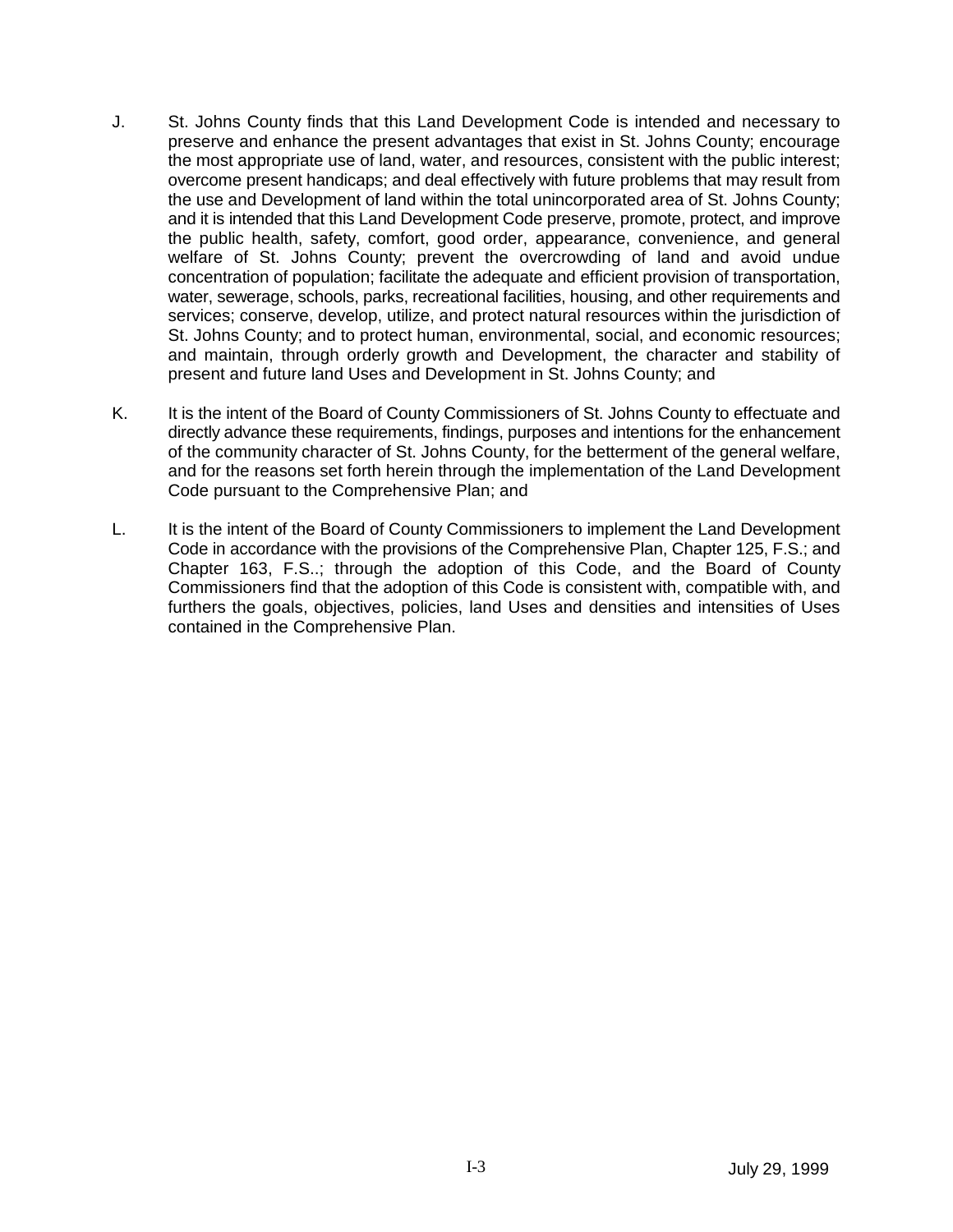## **PART 1.03.00 INTERPRETATION AND REGULATORY EFFECT**

#### **Sec. 1.03.01 Area Where Code Applies**

- A. Except as specifically stated in this Code, the regulations of this Code shall apply throughout the unincorporated portions of St. Johns County. No Development shall be undertaken without prior authorization pursuant to this Code.
- B. It is the legislative intent of the Board of County Commissioners in adopting this Code that all provisions hereof shall be liberally construed to protect and preserve the peace, health, safety, and general welfare of the inhabitants of the unincorporated portion of St. Johns County.
- C. This Code does not conflict with any rules, regulations or standards established in Florida Statutes.
- D. Except as otherwise provided in this Code, this Code does not affect the Standard Building Codes adopted by St. Johns County.

#### **Sec. 1.03.02 Prohibitions**

- A. No Building, Structure, land or water shall hereafter be developed, used or occupied, and no Building, Structure, or part thereof shall hereafter be erected, reconstructed, moved, located, or structurally altered except in conformity with the regulations set out generally herein and for the district in which it is located. In clarification of the foregoing, it is the specific intent of the Board of County Commissioners that all floating Structures, excluding docks and boats, and Buildings, as well as Development, Buildings and Structures built over or in water, shall meet all the requirements of this Code and other codes and regulations of St. Johns County.
- B. Except as permitted hereby, no Building or Structure or part thereof shall hereafter be used, erected, constructed, reconstructed, located, moved or structurally altered in any manner so as:
	- 1. To increase height, bulk or floor area;
	- 2. To accommodate or house a greater number of families or other occupants, or to provide a greater number of Dwelling Units;
	- 3. To occupy a greater percentage or portion of Lot area;
	- 4. To provide less Lot area per Dwelling Unit or to occupy a smaller Lot;
	- 5. To provide narrower or smaller Yards or other open spaces, or spaces or separations between Buildings or portions thereof;
	- 6. To provide less off-street parking or off-street loading space;
	- 7. To allow the use of the Building or Structure;
- C. Except in State and Local land takings for public purpose no new Lot shall be created after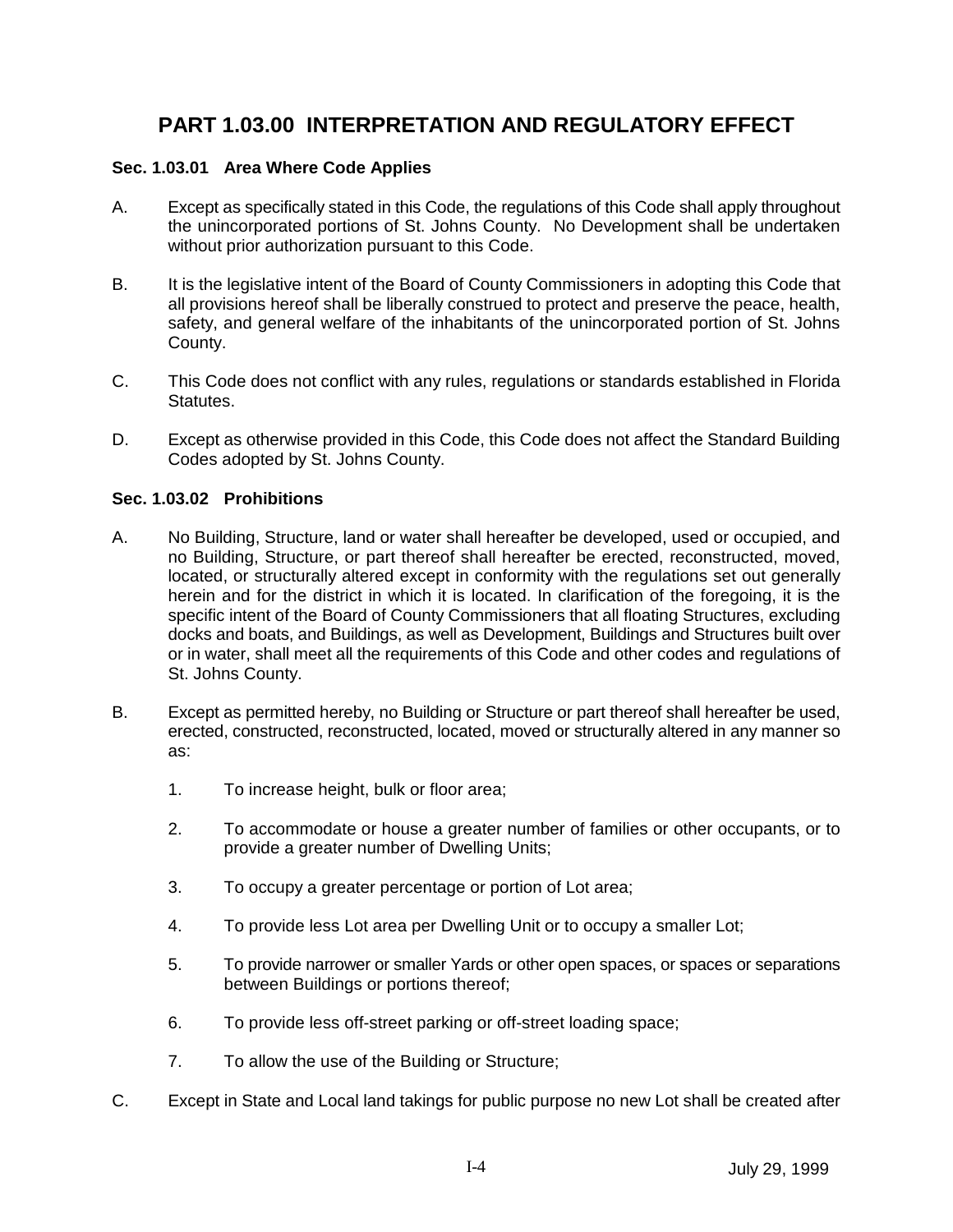the effective date of this Code except in conformity with the requirements of applicable regulations. No Yard or Lot existing at the time of passage of these regulations shall be reduced by private action in width, depth, or area below the minimum requirements set forth herein. Notwithstanding the foregoing, unmanned public service facilities, including, but not limited to, pump/lift stations, utility substations, and similar public service Structures, may be sited on Lots smaller than otherwise required if it can be demonstrated to the satisfaction of the Administrator that they meet applicable setbacks, buffers, or other standards.

### **Sec. 1.03.03 Exceptions**

A. Previously Issued Building Permits

The provisions of this Code and any amendments hereto shall not affect the validity of any lawfully issued and effective Building Permit issued prior to the effective date of this Code if:

- 1. The Development authorized by the Permit has commenced prior to the effective date of this Code or any amendment hereto, or will commence after the effective date of this Code but prior to the Permit's expiration or termination; and
- 2. The Development continues without interruption in good faith until Development is complete. If the Building Permit expires, any further Development shall be in conformance with the requirements of this Code or any amendment.
- B. Existing Uses

All Uses, Structures, and Lots legally existing on the effective date of this Code that are not in compliance with the provisions of this Code shall be considered nonconforming under the terms of this Code, except as otherwise provided in Article X of this Code.

C. Exemptions and Vesting

Certain Exemptions and Vesting may be applicable to Development as specifically provided in Part 10.02.00, Section 4.01.02, and other Parts and Sections of this Code.

### **Sec. 1.03.04 Rules Of Construction**

- A. Generally
	- 1. In construction of the language of these regulations, the rules set out in this Section shall be observed unless such construction would be inconsistent with the manifest intent of the Board of County Commissioners as otherwise expressed in this Code, the Comprehensive Plan, or an element or portion thereof.
	- 2. All provisions, terms, phrases and expressions contained in these regulations shall be so construed in order that the true intent and meaning of the Board of County Commissioners may be fully carried out. Terms used in these regulations, unless otherwise specifically provided, shall have the meanings prescribed by the statutes of this state for the same terms or as provided in Webster's Dictionary, Tenth Collegiate Edition.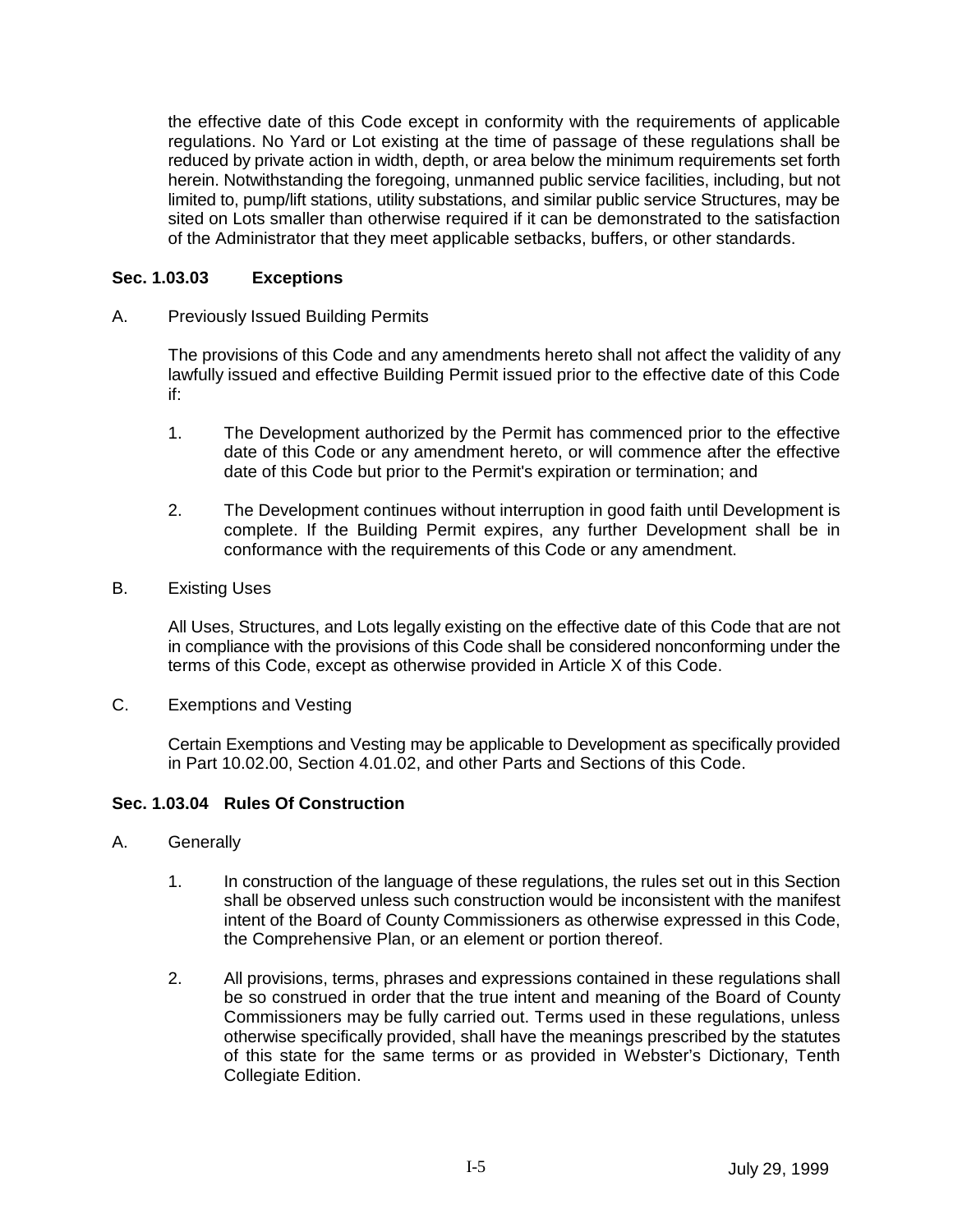#### B. Minimum Requirements

In the interpretation and application of any provision of these regulations it shall be held to be the minimum requirement adopted for the promotion of the public health, safety, comfort, convenience and general welfare. Where any provision of these regulations imposes greater restrictions upon the subject matter than a general provision imposed by the Comprehensive Plan or another provision of these regulations, the provision imposing the greater restriction or regulation shall be deemed to be controlling.

C. Conflict With Other Laws

If the provisions of this Code conflict with those of any other statute, Code, local ordinance, resolution, regulation, Comprehensive Plan, or other applicable law, the more stringent standard, limitation or requirement shall govern or prevail to the extent of the conflict.

D. Debt or Pledge

Nothing in the Code shall be construed to create a debt or general obligation of the County or a pledge of the full faith and credit or taxing power of the County.

E. Site Design Requirements Apply Onsite

No part of a Yard, area, open space, or off-street parking or off-street loading space required for one Structure or Use shall be included as meeting requirements for another, except where specific provisions therefor are made in this Code.

F. Limitations on Creation of New Lots or Reductions of Lots or Yards

No portion of a Lot, used in connection with an existing or proposed Building, Structure or Use, and necessary for compliance with the area, height, and placement regulations of this Code, shall, through sale or otherwise, be used again as a part of the Lot required in connection with any other Building, Structure, or Use.

- G. Action When Development Parcel Contains Two or More Zoning Districts
	- 1. Where a zoning Lot contains two or more district designations with different allowable floor area ratio's applying, the allowable floor area ratio for the zoning Lot shall not exceed the sum of the results obtained by multiplying the privately-owned land area of the zoning Lot in each district by the applicable allowable floor area ratio for that portion of the zoning Lot.
	- 2. Where a zoning Lot contains two or more districts designations with different density regulations, (i.e., a differing amount of required Lot for each Dwelling Unit), the density (maximum number of Dwelling Units) shall not exceed the numeric sum of the maximum number of units that could be constructed on individual portions of the zoning Lot in each zoning district, provided, however, at least one (1) Dwelling Unit may be located on a Lot if the total Lot area is sufficient to meet the minimum requirements for a Dwelling Unit under either of the applicable density regulations.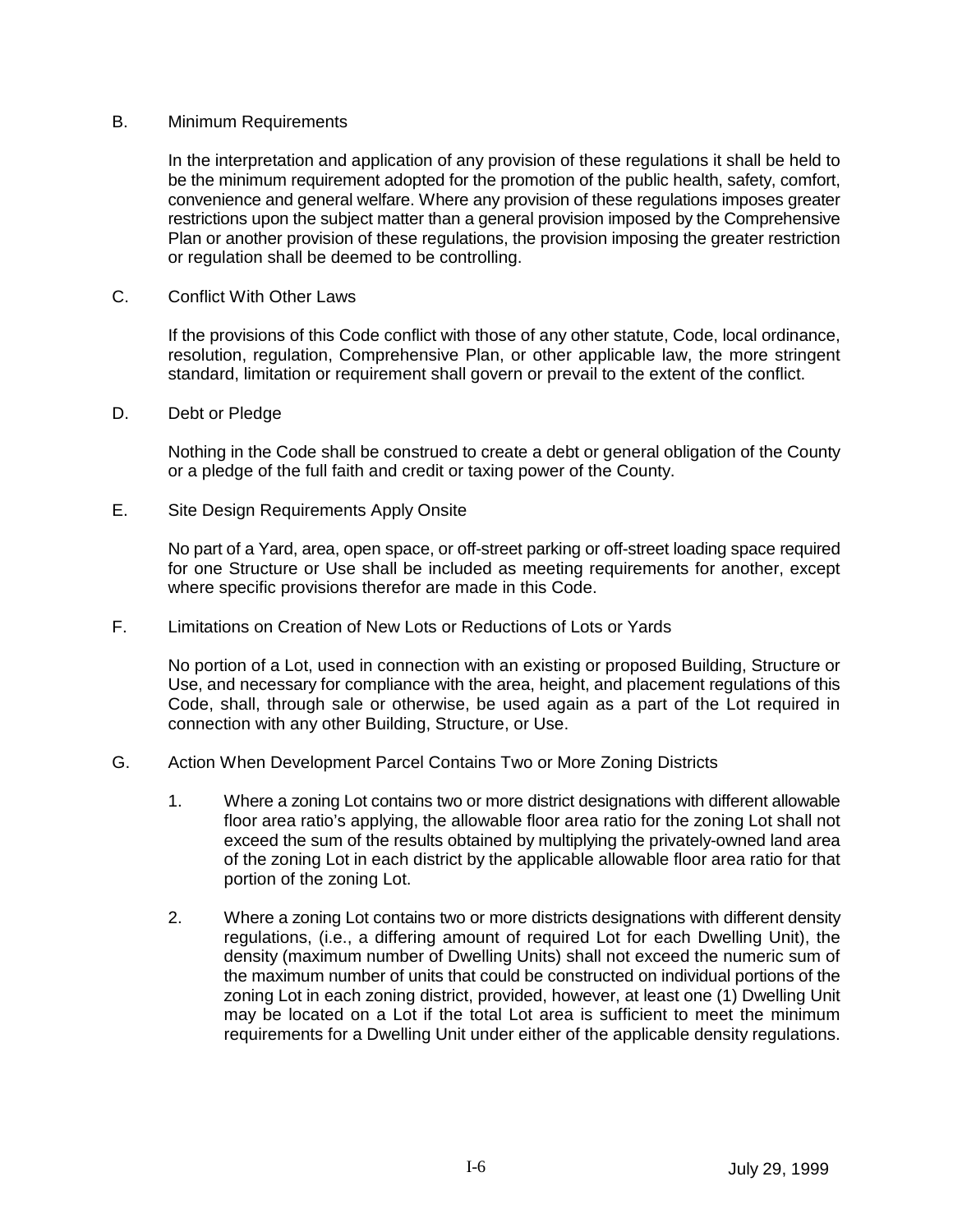- 3. Nothing in this Section shall authorize the location of a Use in a district where that Use is not either an allowable principal or Accessory Use or an allowable Special Use.
- H. Reserved
- I. Text Controls

In case of any difference of meaning or implication between the text of this Code and any figure, the text shall control.

J. Computation of Time

The time within which an act is to be done shall be computed by excluding the first and including the last day; if the last day is a Saturday, Sunday or legal holiday, that day shall be excluded.

K. Day

The word "day" shall mean a calendar day.

L. Week

The word "week" shall be construed to mean seven (7) calendar days.

M. Month

The word "month" shall mean a calendar month.

N. Year

The word "year" shall mean a calendar year, unless a fiscal year is indicated or 365 calendar days is indicated.

O. Gender

Words importing the masculine gender shall be construed to include the feminine and neuter.

P. Number

A word importing the singular number only may extend and be applied to several persons and things as well as to one person and thing. The use of the plural number shall be deemed to include any single person or thing.

Q. Shall and May

The word "shall" is mandatory; "may" is permissive.

R. Tense